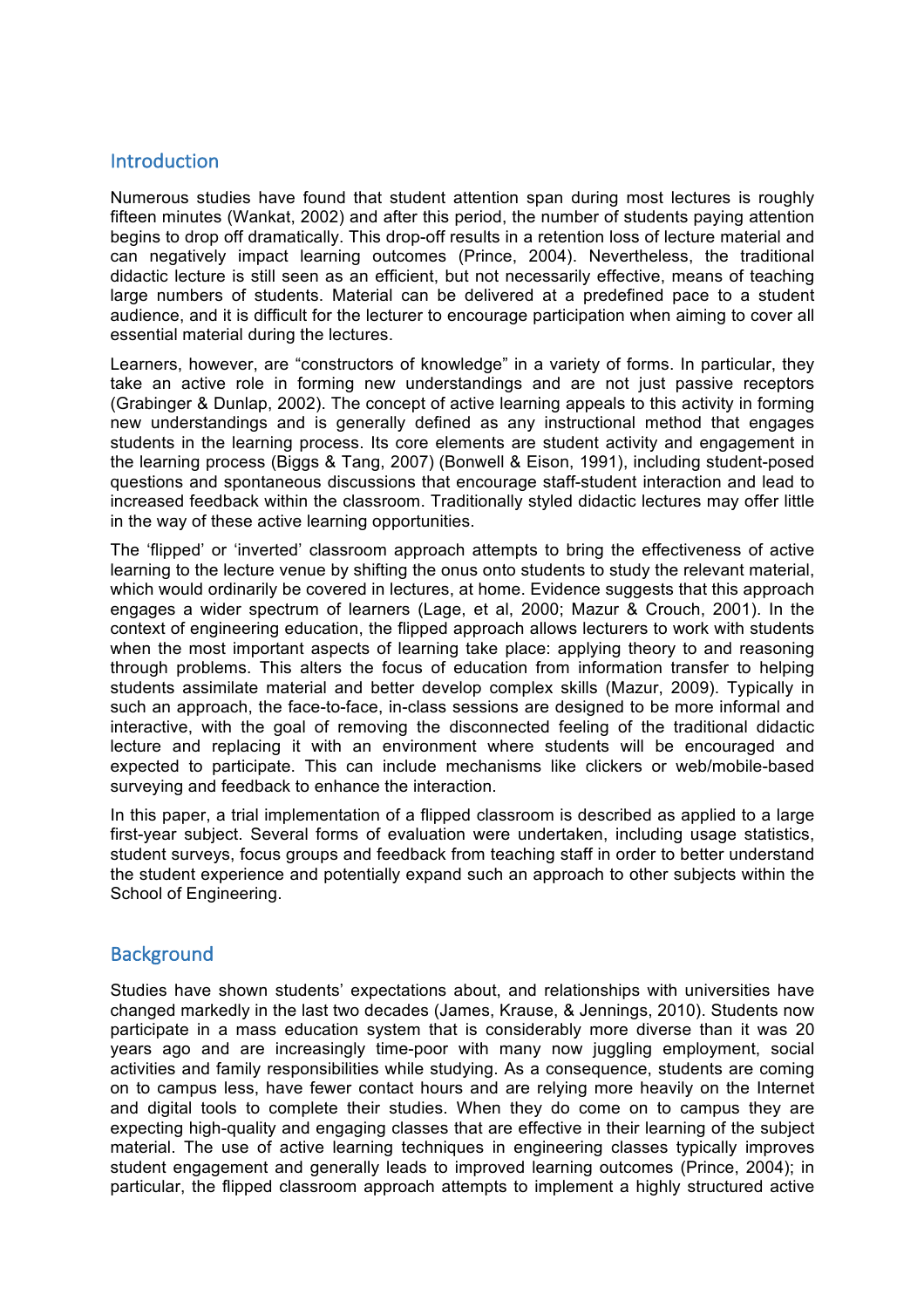learning environment while also providing students with more flexible and convenient access to higher education through use of online video lectures and assessments.

In 2013, the author received a grant from the university's Learning and Teaching Initiative (LTI) fund to develop a pilot implementation of a flipped classroom for the first year subject ENGR10003 Engineering Systems Design 2, appealing to the "innovative and effective use of technology" priority area. This subject is compulsory for most Engineering students, comprises of Digital Systems, Mechanics and Programming modules and has an enrolment of around 850 students. The development of the flipped classroom curriculum for this subject would involve :

- 1. Basic theory and definitions to be delivered through well-crafted, concise, high-quality online video modules. These videos would involve the lecturer being recorded in front of a green screen that would be projecting the content slides. Post-production editing would allow animations, cut scenes and transitions to be inserted to improve the production value. The quality of these videos would be far beyond the in-lecture screen capture system currently in use at the university that simply captures what is being projected in class. These lecture modules could be reused each semester, used as revision for later-year subjects and even be made free and publicly available like many international universities do. High-quality video production equipment was purchased and a room outfitted to act as a video studio to perform the recordings.
- 2. The redevelopment of the face-to-face, in-class sessions to be more informal and interactive, providing an environment where students would be encouraged and expected to participate, as opposed to the traditional didactic lecture. Students will be better guided in problem solving approaches that further enhance conceptual thinking and reinforce theory learnt from the videos. The use of online video modules to deliver basic theory puts less constraint on face-to-face time with students and allows for more time to discuss and motivate the practical aspects of theory and further motivate the 'big picture' of the subject. It will also allow for increased posing and answering of questions, and even on-the-spot teaching adaptation to fill in any gaps or correct any misunderstandings.

The flipped classroom implementation would be a partial flip for the subject, with four lectures out of ten from the digital systems module selected to be converted to the flipped classroom approach, largely due to the limited time available to create the online videos. The outcome of such a partial flipping in itself could be useful to other subject lecturers that either do not have the desire to or are not able to completely flip their entire subject. This partial flipping would further allow the students to compare and contrast both the more traditional didactic lectures and the flipped classroom within the same subject module and lecturer.

# Design of the in-class sessions

The 50 minute in-class sessions were identified to potentially serve four possible needs :

- 1. **'Big picture' review of concepts** : This serves to reinforce the video lectures and help students reason out concepts at the analysis level of Bloom's Taxonomy (whereas knowledge and understanding are the goals of the video lectures). The environment is informal and students can openly ask questions when a concept is not clear.
- 2. **Practice problems** : In the traditional lecture system, after spending time introducing concepts, there is limited time to apply them through examples and practice problems. Furthermore, it is difficult for students to apply concepts they have just learned in the preceding minutes of a lecture. The flipped approach solves these two issues: Firstly, it allows more time for examples and problem solving. Secondly,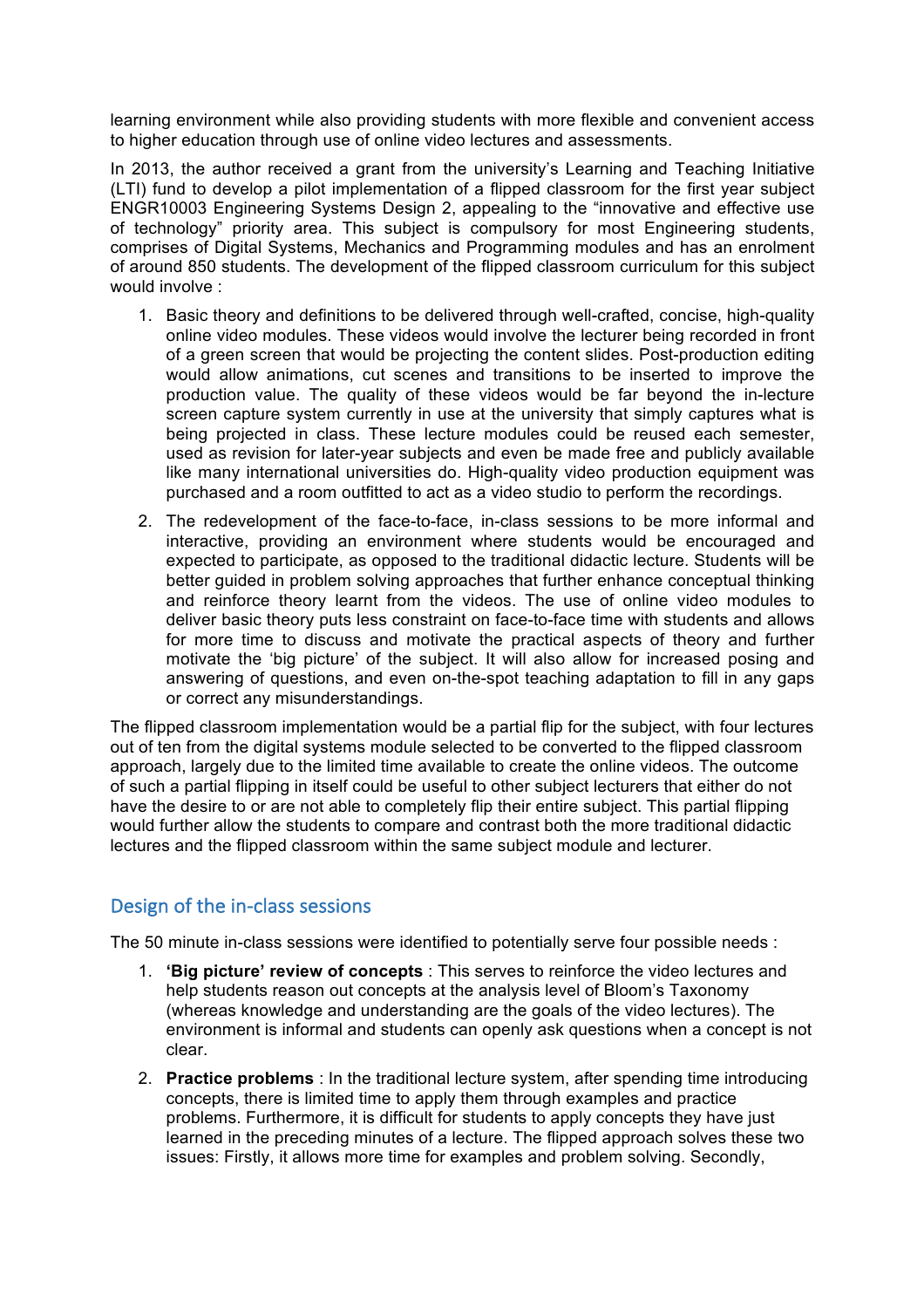students can actively contribute to solving these problems as they have previously seen the concepts by watching the video modules.

- 3. **Real-life examples** : The gap between theory and reality can be difficult for students to see due to their lack of experience. It is therefore important to illustrate the use of concepts that have practical every-day uses. Such real-life examples give the theoretical concepts a visual context that will serve as a great tool to engage students and spark their interest.
- 4. **'Just-in-time' teaching** : If feedback from the active learning environment or online video modules suggest that students are struggling with some concepts, just-in-time teaching (Biggs & Tang, 2011) can be adaptively deployed to fill these learning gaps. This is possible due to the inherent time flexibility of the flipped classroom approach.

The balance of the implemented in-class sessions is given in Table 1. Due to the absence of any feedback-generating assessment linked to the online video lectures, it was not deemed possible to implement any just-in-time teaching sessions – at least for this trial run of flipped lectures.

| <b>Session</b><br>number | Content                                |
|--------------------------|----------------------------------------|
|                          | Big picture / Practice problems        |
| 2                        | Practice problems / Real-life examples |
| 3                        | Real-life examples / Practice problems |
|                          | Practice problems / Big picture        |

|  |  |  | Table 1: Breakdown of in-class sessions |  |  |  |
|--|--|--|-----------------------------------------|--|--|--|
|--|--|--|-----------------------------------------|--|--|--|

# Design of the online video modules

The online video lectures were designed to be short, concise and cover only one specific topic at a time. The duration of the videos was set at around 10-12 minutes; long enough to cover one particular topic and within the likely attention span duration of students. It was found that a regular 50-minute lecture could be broken into three concise 10-12 minute video lectures covering all necessary source material without needing to do any examples as they could be covered in-class. Unexpectedly, it was also noticed that the usual didactic lectures appeared to have inefficient periods of inactivity that were eliminated when converting to the shorter format videos.

Lectures were filmed in a "weatherman"-style format, with the lecturer presenting in front of a green-screen displaying the relevant source material. It was felt that the video lectures would maintain a formal lecture-style approach in order to sufficiently cover the basic theory and serve as a continued resource, with the in-class sessions providing a more informal and flexible learning environment. The inclusion of the lecturer was intended to give a more connected, personal touch with the students and allow physical gesticulations to highlight important points – something that a simple voice over or inset headshot could not provide.

A video was recorded for each slide, which gave the freedom of filming multiple takes to ensure a satisfactory delivery and did not require the presenter to have to manually advance the slides with a remote control in hand. Fading transitions between slides and any animations could be added in post-production to ensure a smooth and continuous final product.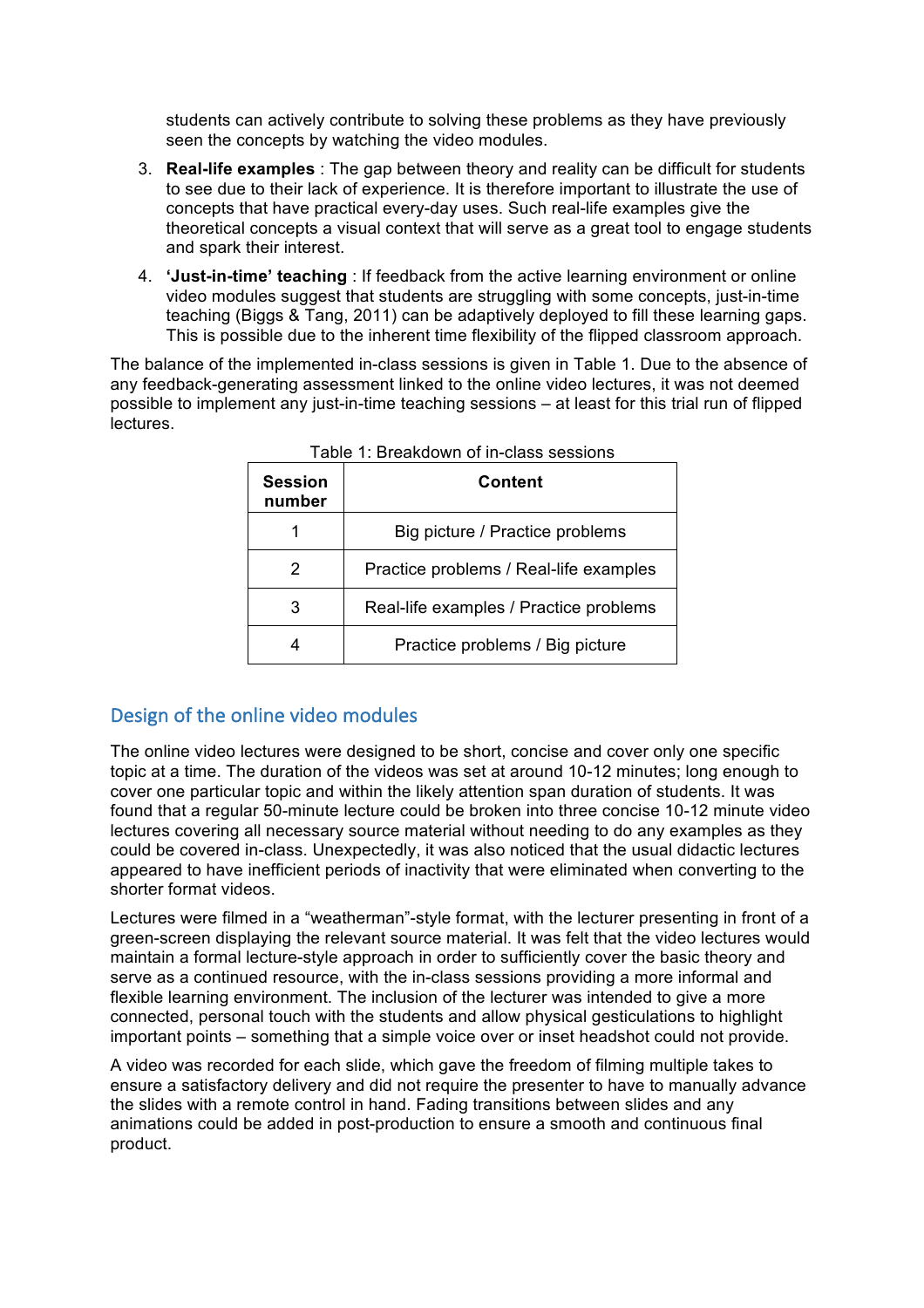| Video number | <b>Duration</b><br>(min:sec) | <b>Content</b>             | <b>Prerequisite for</b><br>flipped session |
|--------------|------------------------------|----------------------------|--------------------------------------------|
|              | 10:36                        | Digital basics             |                                            |
|              | 12:14                        | Source coding              |                                            |
| 3            | 11:46                        | Error control coding       |                                            |
|              | 10:17                        | Binary addition            |                                            |
| 5            | 10:35                        | Comparators                |                                            |
|              | 11:07                        | Programmable logic devices |                                            |

Table 2: Breakdown of in-class sessions

The video lectures have further significant benefits :

- Students can learn on their own terms and speed, and this solves the attention span and retention issue of the traditional lecture system. Furthermore, students have time to think of questions and reason things out before the class. This can be a significant benefit in engineering subjects that are full of complex theory and abstract concepts that can be difficult to relate to reality.
- Current and future students who spend many hours online and rely heavily on the Internet in their day-to-day lives need such an adaptable system. Current students work more hours in part-time jobs and need access to effective, carefully constructed resources when doing their out-of-class learning. These videos effectively make the lectures accessible at all times and are excellent revision tools. Students may no longer feel disengaged because they have fallen far behind in the traditional lecture system due to time pressures.

# Results and evaluation

The overall student response to the series of flipped lectures was evaluated using several measures including online video lecture viewing statistics, estimates of in-class attendance and level of participation, feedback from tutors and an end-of-semester student survey.

# Video lecture viewing statistics

Unfortunately it was not possible to capture detailed video usage statistics directly from the Learning Management System (LMS) due to a technical issue but some basic usage summary data was able to be extracted, shown in Table 3. This shows that a reasonable number of students were preparing for the lectures by watching the videos before the associated in-class activity, keeping in mind that there was no explicit assessment based on watching the videos. Note that statistics on precisely when the videos were watched could not be captured (other than they were watched before the lecture), nor if a student watched all or only part of the video.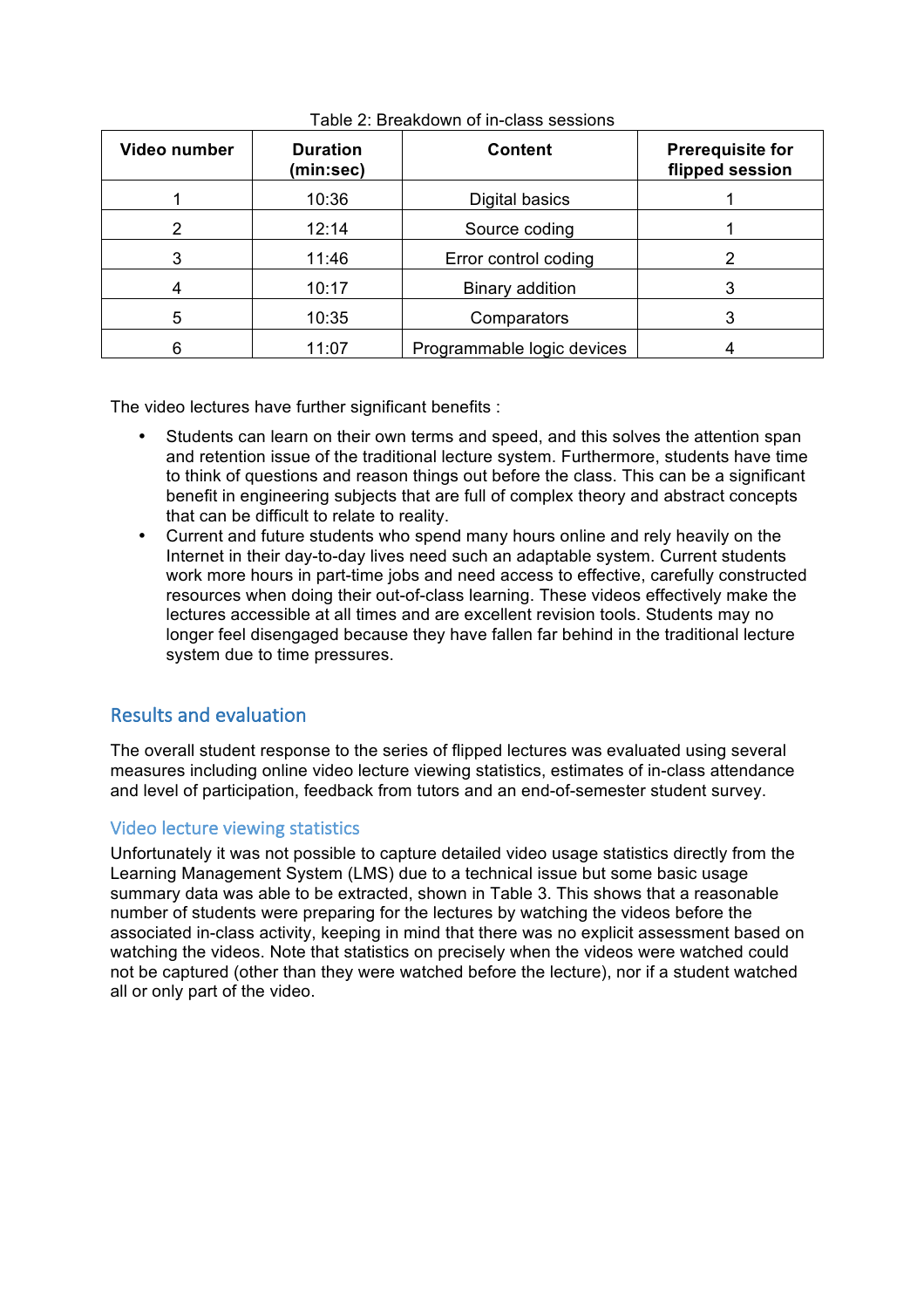| <b>Online video lecture</b> | <b>Number of students</b><br>who viewed it before<br>class<br>$(N = 853)$ |
|-----------------------------|---------------------------------------------------------------------------|
|                             | 564                                                                       |
| 2                           | 531                                                                       |
| 3                           | 617                                                                       |
| 4                           | 540                                                                       |
| 5                           | 512                                                                       |
| հ                           | 493                                                                       |

#### Table 3: Video lecture usage

### In-class attendance and participation

While in-class attendance was not specifically recorded, it appeared to at least be no lower than previous years with completely traditional lectures. The biggest change however was in the amount of and the willingness of student participation in-class. The informal nature of the flipped in-class sessions allowed a lot more freedom in exploring ideas and methods of explanation previously not possible due to time constraints on the delivery of content. For example, several important and abstract concepts were demonstrated by making students perform role plays amongst themselves and in front of the lecture theatre. One example that worked particularly well was using students as building blocks in a "human" digital comparator. Students could see at the micro level what was required to perform a one-bit comparison and could then see how they could be integrated with other student "blocks" at the macro level to build a larger functioning comparator.

Furthermore, students appeared to be much better prepared with more considered questions and were much more willing to interact and interrupt the class when they had a question. This is in stark contrast to the regular lectures, where students are bombarded with theory and examples and are usually too busy writing things down to poke their head up to ask a question. It gave the lecturer the feeling that students had been reading ahead in the notes ahead of class and were treating the in-class sessions as true active learning participatory activities.

#### Student surveys

At the end of the semester, an optional, anonymous survey was given to students to gauge their experience and the effectiveness of the flipped classroom approach. The format of the videos was chosen such that the full body of the lecturer is usually on the screen presenting and using the slide background to illustrate the main points in a similar fashion to a television weather presenter. At the end of semester, students were asked if they felt that having a physical person in the videos makes a difference to their learning compared to just a voice over and use of a digital pointer, the results of which are given in Table 4. This question was asked to see if the there was added value in having a person in the videos who actually uses physical gestures as opposed to using a voice-over and digital pointer, which is significantly less work to produce. Results show that the physical presence of the lecturer is highly valued by students in ENGR10003.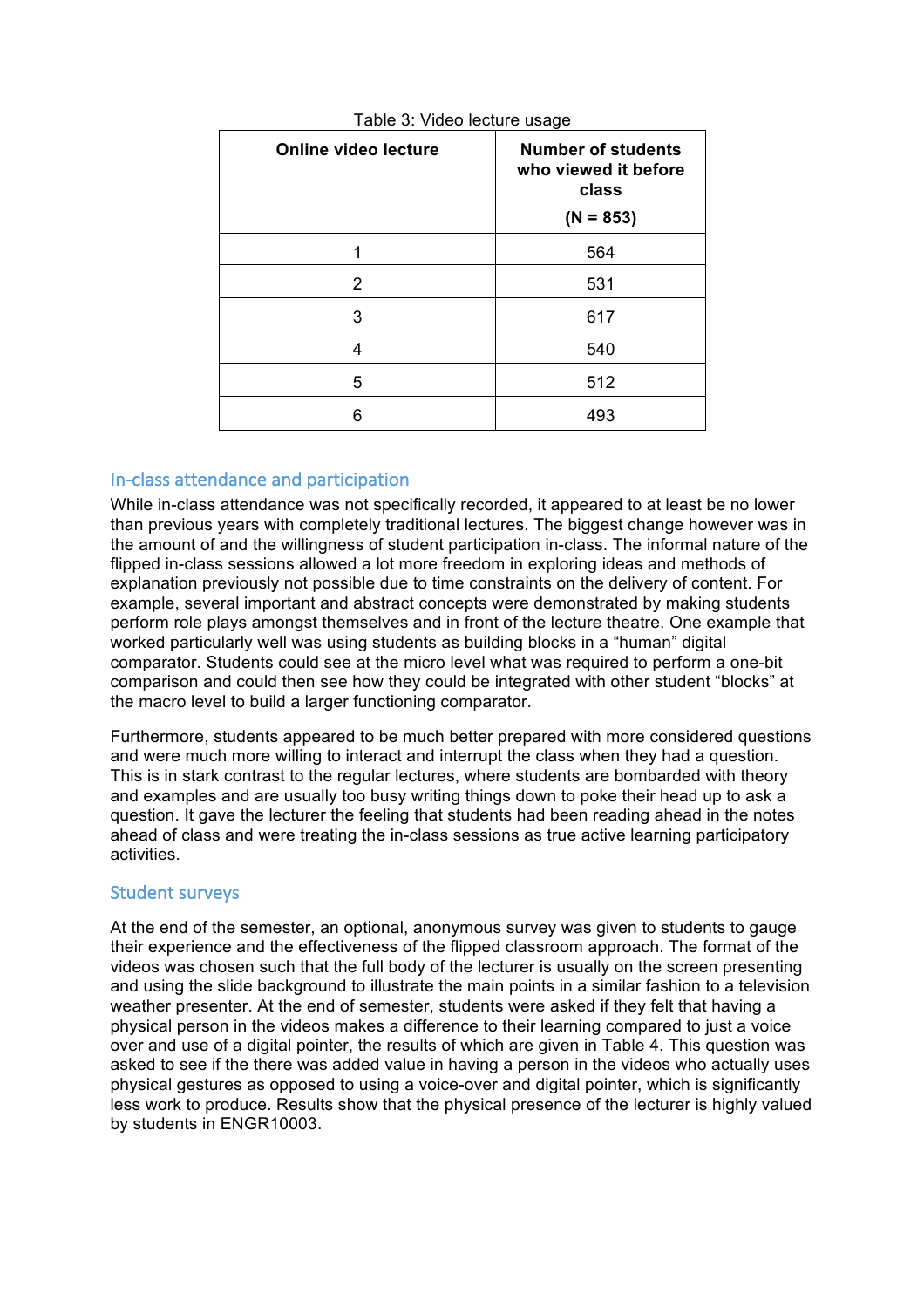| Presence of physical person in<br>online video lecture | <b>Number of responses</b><br>$(N = 246)$ |
|--------------------------------------------------------|-------------------------------------------|
| Strongly agree                                         | 130                                       |
| Agree                                                  | 74                                        |
| <b>Neither</b>                                         | 20                                        |
| <b>Disagree</b>                                        | 20                                        |
| Strongly disagree                                      |                                           |

Table 4: Video lecture presenter presence

Students were asked to indicate how much the in-class sessions had helped reinforce the subject material and enhance their learning, with the results given in Table 5 for the subset of students that responded that they had watched more than "little or none" of the video lectures before the associated in-class session. These results show that the students found the inclass sessions valuable to enhance their learning. Students were also asked to indicate their preference for the type of in-class session, the results of which are given in Table 6. These results indicate that students overwhelmingly prefer to spend the in-class time doing practice problems, which is likely due to this appearing most beneficial to them as preparation for the final exam. The 'big-picture' review of concepts was the highest scoring second preference, indicating that students preferred to see things from a higher level once they had engaged in some practice problems.

| In-class sessions helped<br>reinforce material and<br>enhance learning | Number of<br>responses<br>$(N = 224)$ |
|------------------------------------------------------------------------|---------------------------------------|
| Strongly agree                                                         | 71                                    |
| Agree                                                                  | 119                                   |
| Neither                                                                | 19                                    |
| <b>Disagree</b>                                                        | 13                                    |
| Strongly disagree                                                      |                                       |

|  | Table 5: Student perception of impact of in-class sessions |  |  |  |  |
|--|------------------------------------------------------------|--|--|--|--|

| <b>Option</b>                    | <b>Responses for</b><br>1 <sup>st</sup> preference<br>$(N = 246)$ | <b>Responses for</b><br>2 <sup>nd</sup> preference<br>$(N = 246)$ |
|----------------------------------|-------------------------------------------------------------------|-------------------------------------------------------------------|
| 'Big-picture' review of concepts | 64                                                                | 105                                                               |
| Practice problems                | 131                                                               | 67                                                                |
| Real-life examples               | 51                                                                | 74                                                                |

Table 6: Student preferences for in-class session type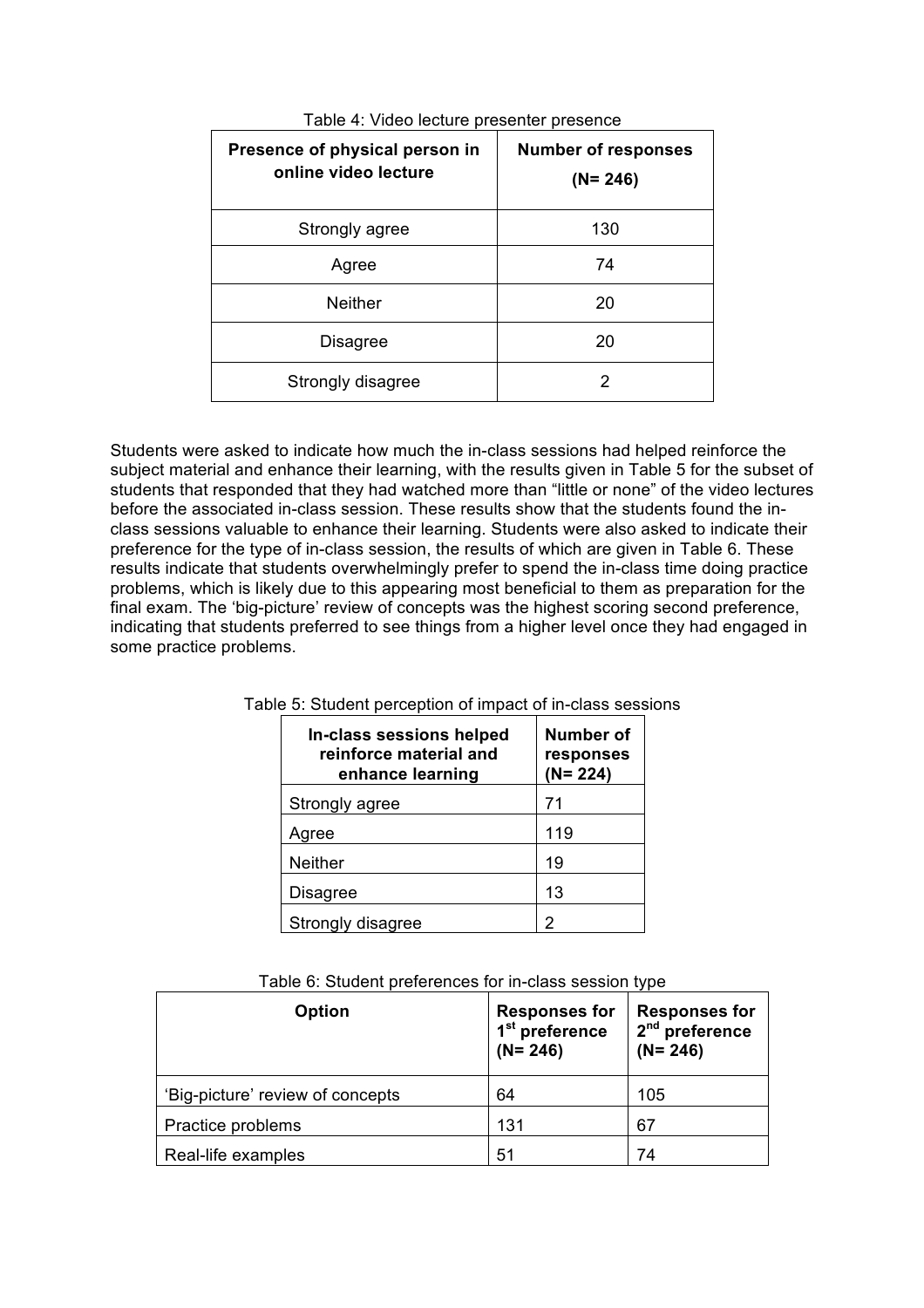The official university end of semester Subject Experience Survey (SES) yielded many student comments that praised the online video lectures and corresponding flipped lecture sessions. Some students pointed out that despite not watching the online video before the lecture, they obtained a basic understanding from the "applied perspective" in class and then preferred to go back and view the actual theory via the online video lectures. Several students commented that they preferred the informal nature of the in-class sessions to the traditional lectures and consequently felt more willing to contribute in class. Students also commented on the usefulness of the video lectures as revision tools for the exam, although statistics on video views were not able to be gathered during this period.

## **Discussion**

The flipped classroom trial received a very positive response as indicated in the student surveys and the anecdotal in-class evidence showed students were better prepared and participating with a higher level of understanding than in previous years. As it was only trialled over four lectures out of ten for the digital systems module (out of thirty six total lectures for the subject), the impact on academic results is difficult to ascertain compared to previous years for the subject and doesn't reveal any major differences. Once the lectures are expanded to cover more of the subject an interesting study would be to also analyse the academic results of the students entering follow-on subjects, where ENGR10003 is a prerequisite to measure any improvement in their entry knowledge.

The survey results clearly indicate that students want to spend the in-class time revising concepts and doing practice problems, which is likely to better prepare them for the final exam. In light of this, the plan is to design more of these flipped classes, in conjunction with providing additional online video lectures to further increase student engagement.

Further data obtainable from the Learning Management System (LMS) will help indicate if students are watching videos according to the prescribed schedule and give a more detailed idea of the usage patterns. If an online quiz after video modules is used, this data could not only indicate who has watched the videos and when they did, but also the level to which the students have understood the concepts. Just-in-time classes could then be scheduled that are dynamically created according to the results of these quizzes. Questions as to what the assessment should be based on, how much it should be worth and when it should be held would have to be examined.

# **Conclusion**

The increasing use of active learning in engineering education as an effective means for teaching and learning through improving student engagement naturally means that the traditional didactic lecture needs to evolve in order to support this paradigm. It is also evident that strategies must be developed to overcome students' changing time and space constraints and support their learning through better use of technology. The production of online video lectures and consequent 'flipping' of the lecture theatre to better provide an active learning environment has allowed a more guided setting for students to exercise higher levels of understanding involving analysis, evaluation and synthesis. The flipped classroom implementation, while being a limited trial in one (large) subject, has shown to have the potential to improve student engagement which would suggest improved teaching and learning outcomes. It is envisaged that further lectures in ENGR10003 will be flipped, with the future goal to further expand the approach to other large subjects that follow-on from ENGR10003 to maximise the impact and benefits that a flipped classroom approach can bring.